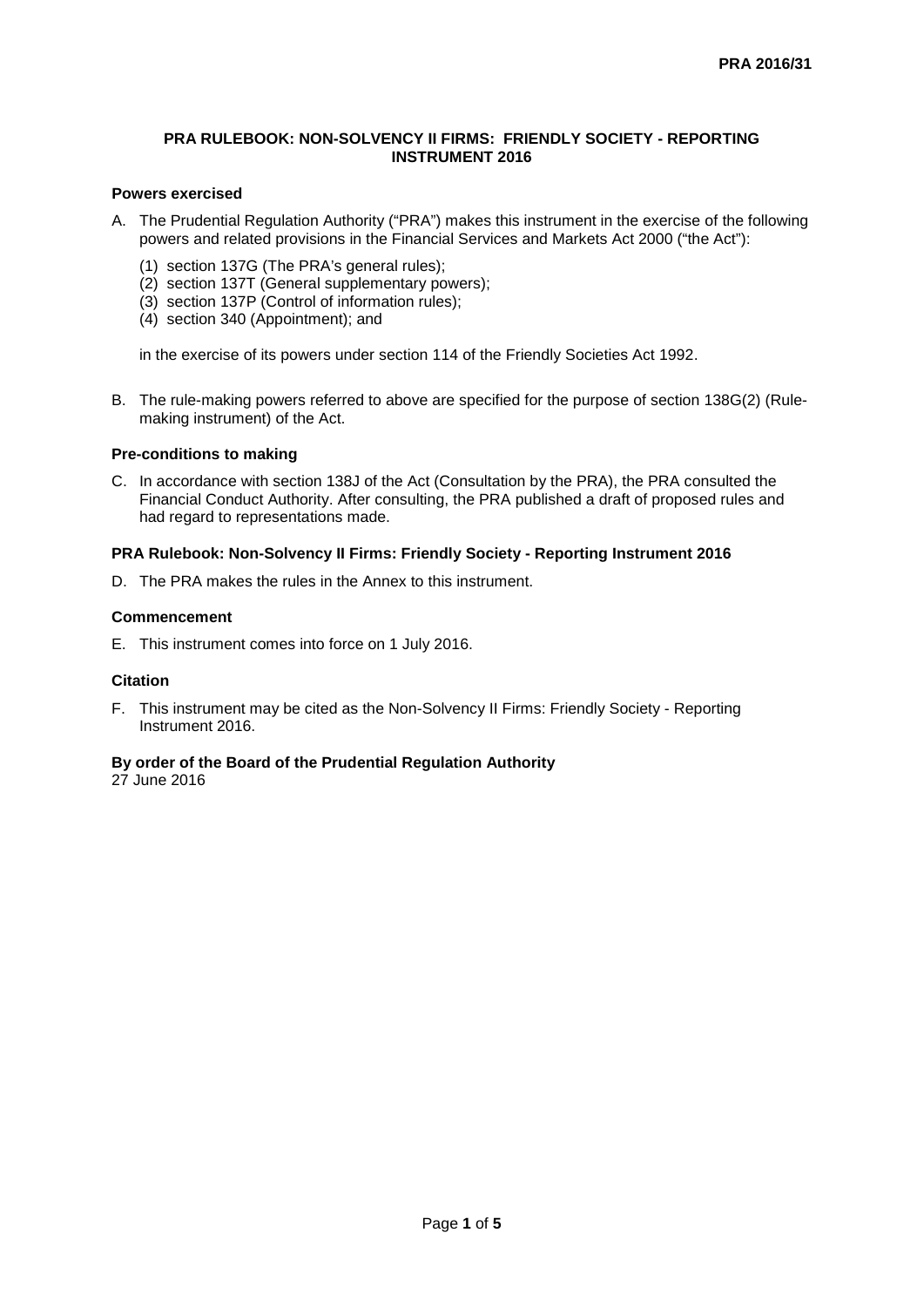## **Annex**

In this Annex, the text is all new and is not underlined.

**Part** 

# **FRIENDLY SOCIETY - REPORTING**

## **Chapter content**

- **1. APPLICATION AND DEFINITIONS**
- **2. TRIENNIAL ACTUARIAL INVESTIGATION AND REPORTING TO THE PRA**
- **3. FSC2 RETURN**
- **4. FORMS**
- **5. TRANSITIONAL PROVISIONS**

**Links**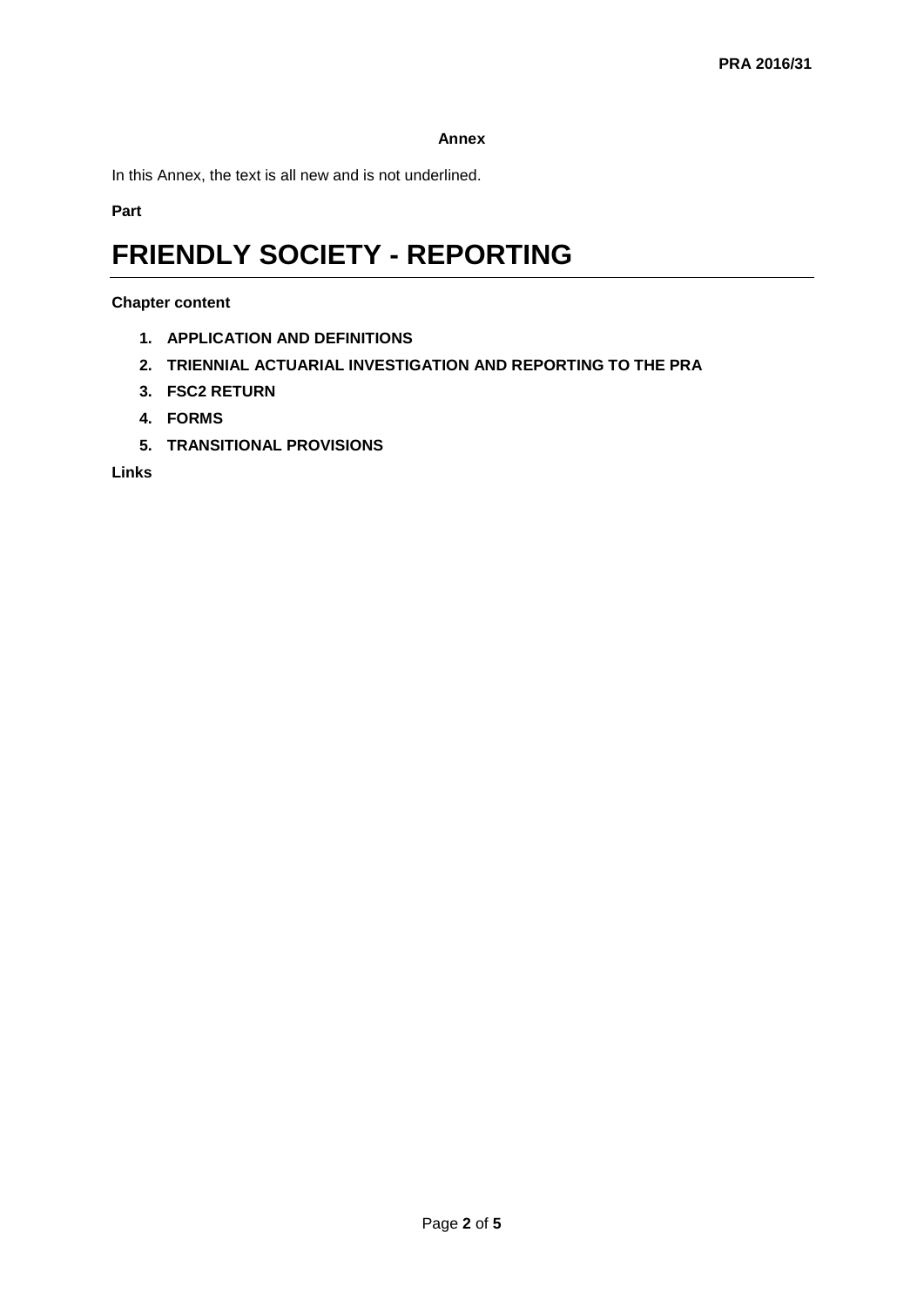## **1 APPLICATION AND DEFINITIONS**

- 1.1 This Part applies to every *firm* that is a *non-directive friendly society* other than:
	- (1) a *flat rate benefits business friendly society;* and
	- (2) a *partnership pension society*.
- 1.2 In this Part, the following definitions shall apply:

#### *annuities on human life*

means annuities on human life which do not include superannuation allowances and annuities payable out of any fund applicable solely to the relief and maintenance of persons engaged or who have been engaged in any particular profession, trade or employment, or of the dependants of such persons.

### *appropriate actuary*

means an *actuary* as defined in the Actuarial Requirements Chapter 7.

#### *committee*

means the committee of management or other directing body of a *friendly society* or registered branch.

## *FSC2 return*

means those forms, documents and requirements detailed in Chapter 3.

## *partnership pension society*

means an unincorporated *friendly society*, which satisfies the following conditions:

- (1) the purpose of the society is to effect or carry out unit-linked contracts to pay *annuities on human life*;
- (2) the assets of each member of the society are separately identifiable;
- (3) the assets of each member of the society are invested solely or primarily by him or in accordance with his instructions;
- (4) the value of each member of the society's assets is entirely dependent on the performance of those assets;
- (5) no member of the society has a contract which comprises, or includes, a cash guarantee; and
- (6) no member of the society has a contract which is an annuity in payment.

#### *public file*

means the file relating to the *friendly society* which the *FCA* is required to maintain under section 104 of the Friendly Societies Act 1992.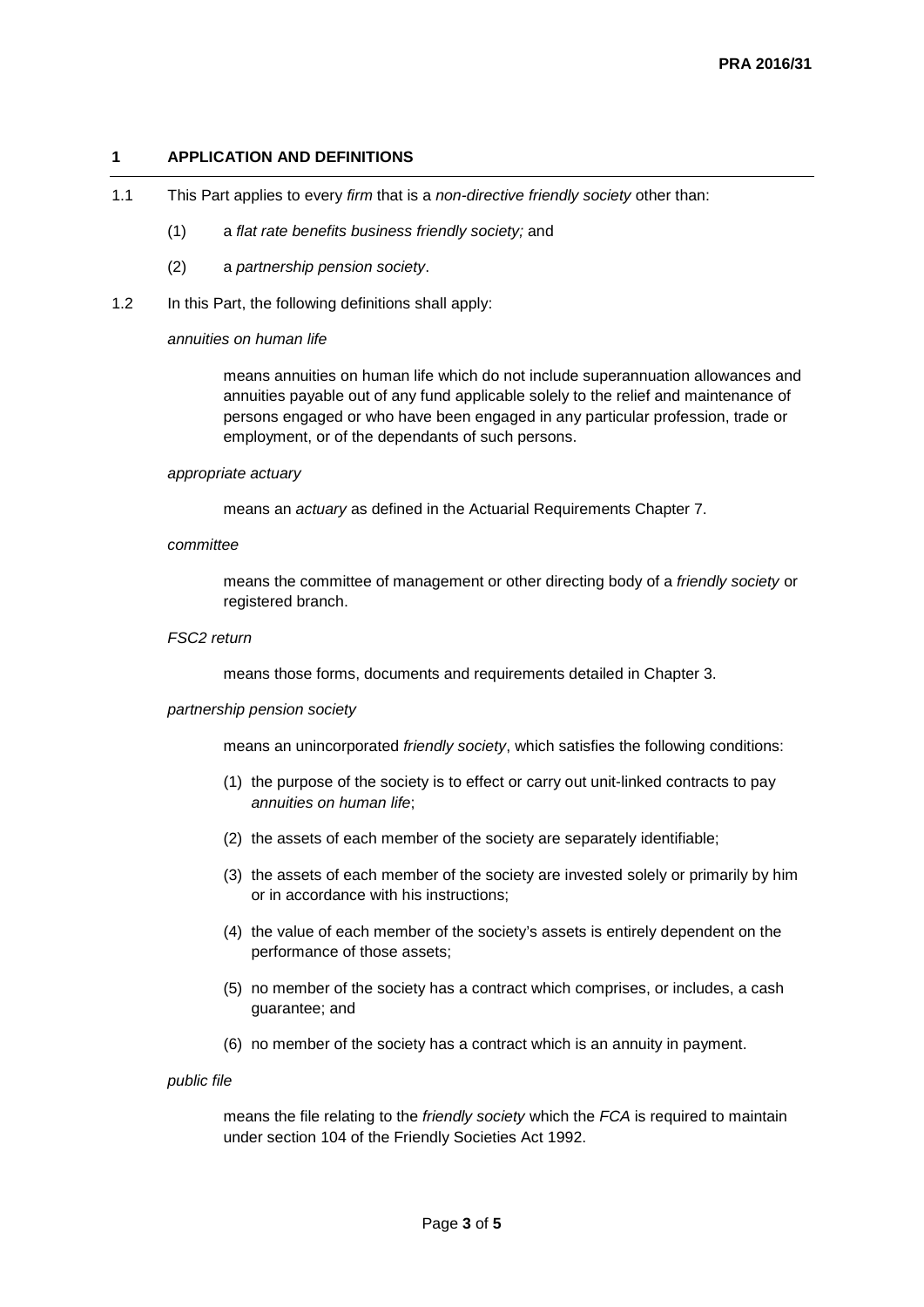# **2 TRIENNIAL ACTUARIAL INVESTIGATION AND REPORTING TO THE PRA**

- 2.1 A *firm* must ensure that an investigation is made by the *appropriate actuary* into the financial condition of the *firm* in respect of its *insurance business* every third *financial year*.
- 2.2 When an investigation under this Chapter has been made, the firm must:
	- (1) make an *FSC2 return* in respect of the actuary's report of the investigation; and
	- (2) deposit a copy of the *FSC2 return* with the *PRA* within 6 *months* of the end of the period to which it relates, using either:
		- (a) the postal address: Insurance Returns, Regulatory Data Group, Statistics and Regulatory Data Divisions (HO5 B-D), Bank of England, Threadneedle Street, London EC2R 8AH (and not the *firm's* normal supervisory contact); or
		- (b) the appropriate electronic means made available by the *PRA*.
- 2.3 Subject to 2.4, a *firm* must deposit with the *PRA,* not later than 6 *months* after each anniversary of the date to which the accounts of the *firm* were made up for the purposes of the last investigation into its financial condition under this Chapter:
	- (1) a certificate given by the *appropriate actuary*, in the format of Form FSC4, that there has been no material change in its financial condition in respect of its *insurance business* since it sent the last *FSC2 return* under 2.2; or
	- (2) a statement by the *appropriate actuary* that he is unable to provide such a certificate.
- 2.4 2.3(2) does not apply where, before the date by which a certificate or statement must be deposited, a further *FSC2 return* under rule 2.2 has been deposited with the *PRA*.
- 2.5 If a *firm* deposits a statement under 2.3(2), the *firm* must ensure that an investigation is carried out, and in such a case:
	- (1) the date to which the *firm's* accounts are made up for the purposes of the investigation must be the latest anniversary of the date to which its accounts were made up for the purposes of the last investigation; and
	- (2) the *FSC2 return* required by 2.2 must be deposited with the *PRA* within 6 months of the date by which the statement was required to be deposited under 2.3.
- 2.6 An investigation under 2.1 must include:
	- (1) a valuation of the liabilities of the *firm* attributable to its *insurance business*; and
	- (2) a determination of any excess over these liabilities of the assets representing the fund or funds maintained by the *firm* in respect of its *insurance business* and, where any rights of any long-term *policyholders* to participate in profits relate to particular parts of such a fund, a determination of any excess of assets over liabilities in respect of each of those parts.
- 2.7 If, within 24 *months* of the date of deposit, the *PRA* notifies the *firm* that any Form included in the *FSC2 return* appears to it to be inaccurate or incomplete, the *firm* must consider the matter and within one *month* of the date of notification it must correct any inaccuracies and make good any omissions and deposit the relevant parts of the return again.